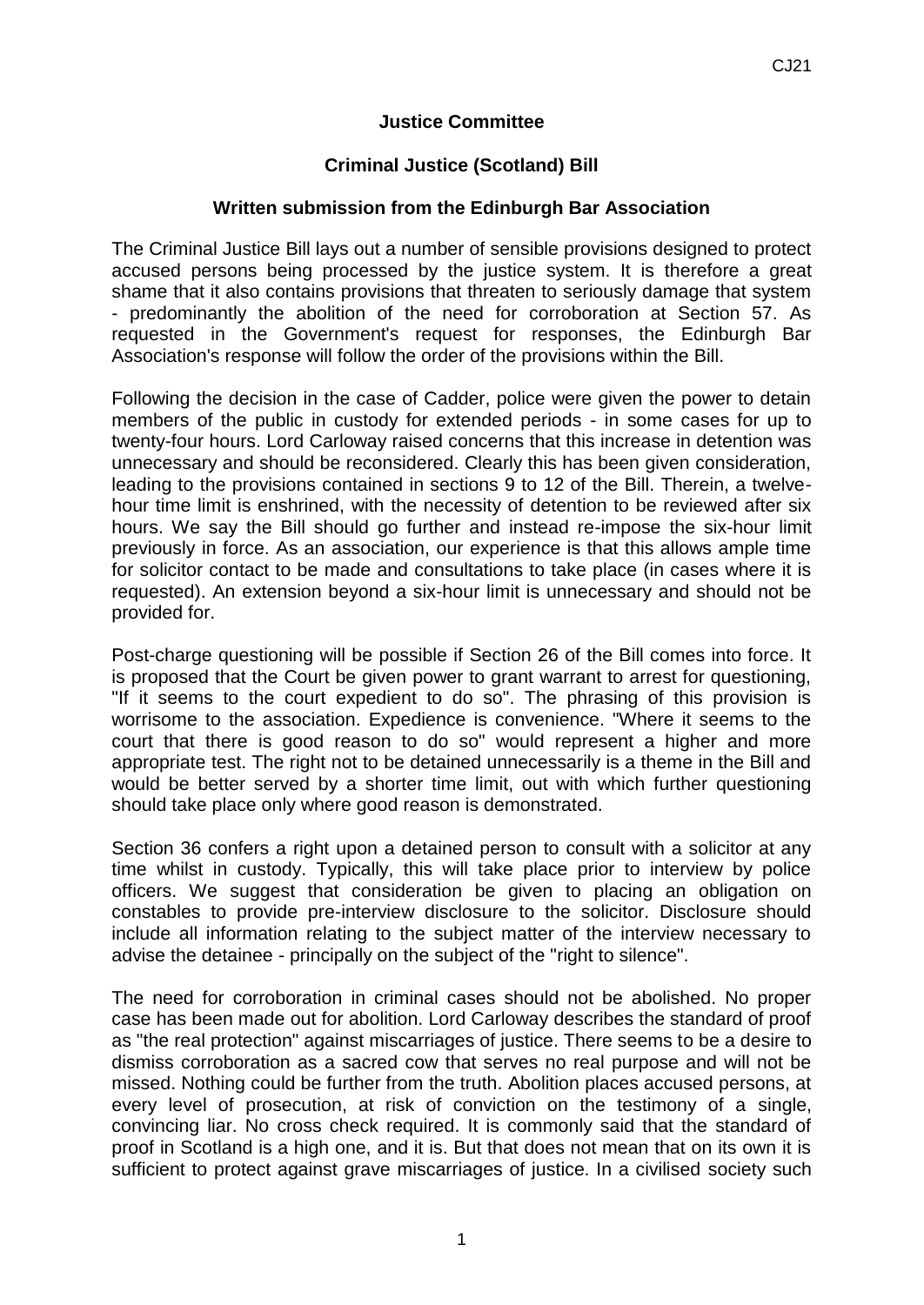as ours we should not be seeking to pare back the legal protections of our citizens to a bare minimum. Scotland deserves better than that.

Concerns have been raised that abolition will make the jobs of our police and prosecution service more difficult. Corroboration provides a sensible, reasonable base line which inquiries and prosecutions require to meet before they are proceeded with. It allows decisions regarding reporting or prosecuting to be made quickly and fairly. If corroboration is removed, then all single witness allegations will technically - meet the test of sufficiency of evidence. This will place enormous, and potentially unbearable, strain on police officers: firstly to make the reporting decision and secondly to follow up and prepare the greater number of prosecutions that will inevitably follow. The same can be said of the Crown and Procurator Fiscal Service. A lower prosecution threshold necessarily means more cases in a system that is already struggling to cope. This is evidenced by the move to extend custody time limits in sheriff and jury cases. We understand that reporting/prosecuting decisions will be made on the basis of whether there is a realistic prospect of conviction. This is an entirely subjective test. It is entirely possible to envisage the test being applied in different ways across the country. It would be a great surprise if that were not the case. Stepping away from the current objective test - "is there sufficient corroborated evidence to proceed?"- is stepping backwards.

Consideration has been given to safeguards, in the event that abolition does happen. The proposed safeguards are inadequate. In jury cases, a guilty verdict will be passed when ten jurors are in favour. This is a far lower threshold than in other jurisdictions where corroboration is not required. England is an obvious example, where ten out of twelve jurors must vote for a guilty verdict to result in conviction. A smaller majority means weaker protection. Perhaps most obviously and most importantly, the Bill does not propose any safeguards whatsoever in relation to summary prosecutions. The vast majority of prosecutions are at summary level. Conviction at summary level can result in imprisonment for up to twelve months eighteen in aggravated cases. The stakes are high. Should there not also be additional protection in these cases? The logical course is to retain corroboration and solve the problem before it arises.

As indicated above, pre-trial time limits are to be extended in sheriff and jury level custody cases. As practitioners in Edinburgh, we are aware that there is often a large backlog of sheriff and jury cases and that the system is under pressure. However, extending the custody time limits is no way to go about resolving the problem. Inefficiencies and under-staffing in the Procurator Fiscal service, coupled with a number of recent policy decisions increasing the number of cases tried on Indictment, are to blame here.

It is disappointing that the Bill seeks at section 66 to introduce written records in sheriff court solemn cases. This would place a further bureaucratic burden on both prosecutor and defence. Defence solicitors are already required to lodge Statements of Defence – written records would mean duplication of work. We are under obligations to our clients in terms of quality of service, and to the court as officers of the court. There seems little justification for further provision on this point.